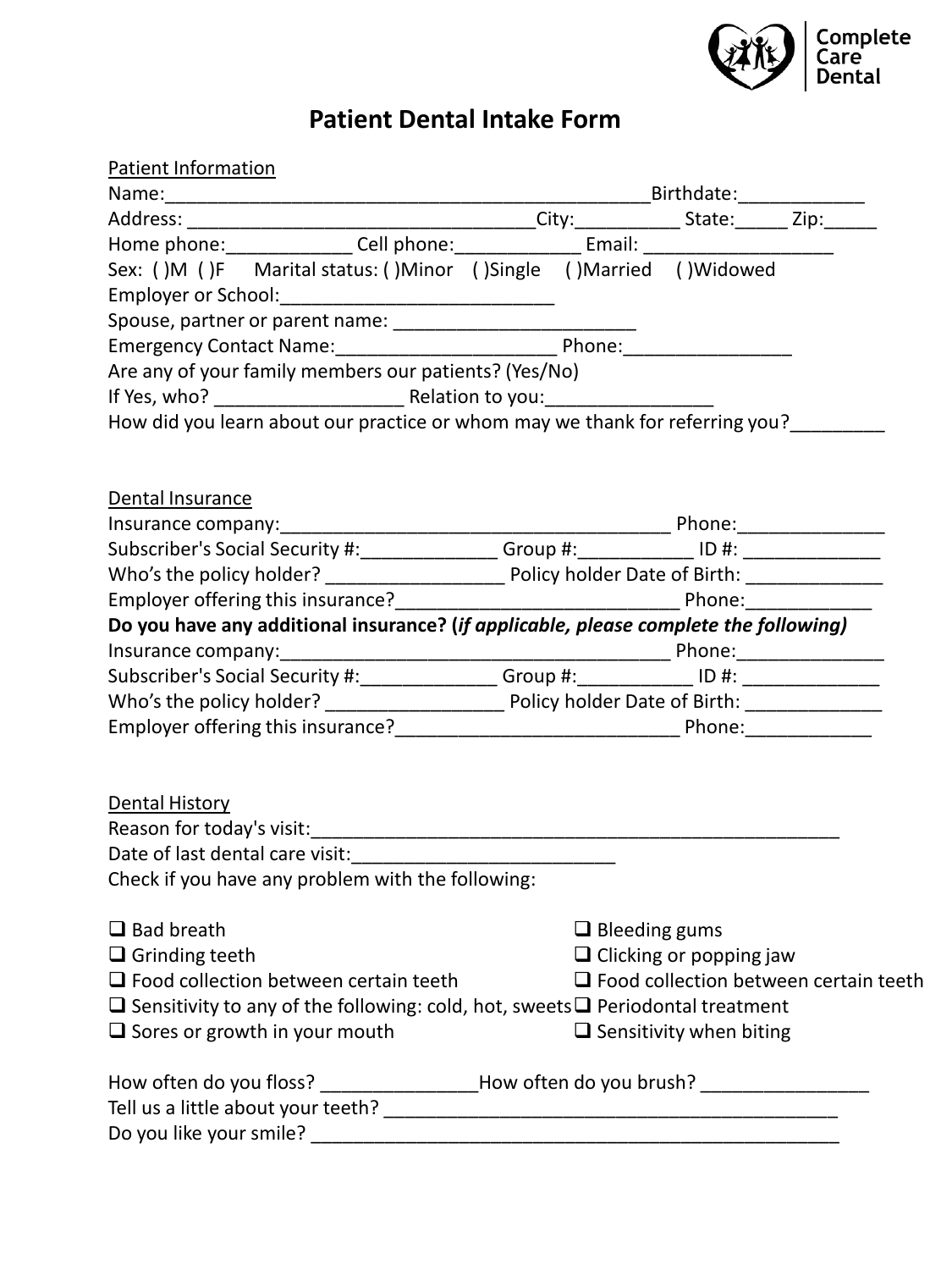

### **Medical History Form**

| Have you ever taken Fen-Phen/Redux? () Yes () No                                    |                                                                                   |                                     |  |  |  |  |
|-------------------------------------------------------------------------------------|-----------------------------------------------------------------------------------|-------------------------------------|--|--|--|--|
|                                                                                     | Have you ever taken Fosamax, Boniva, Actonel or any cancer medications containing |                                     |  |  |  |  |
| bisphosphonates? () Yes () No                                                       |                                                                                   |                                     |  |  |  |  |
| Have you ever had Endocarditis? () Yes () No If Yes, when?:                         |                                                                                   |                                     |  |  |  |  |
| Have you had any serious illnesses or operations? () Yes () No If yes, describe:    |                                                                                   |                                     |  |  |  |  |
| Have you ever had a blood transfusion? () Yes () No If yes, give approximate dates: |                                                                                   |                                     |  |  |  |  |
| Have you ever had any radiation to the head and neck? () Yes () No If Yes, When:    |                                                                                   |                                     |  |  |  |  |
| Have you ever had a joint replacement? () Yes ()No If yes, what joint and when:     |                                                                                   |                                     |  |  |  |  |
| Women: Are you pregnant? () Yes () No                                               |                                                                                   |                                     |  |  |  |  |
| Are you nursing? () Yes () No Are you taking birth control? () Yes () No            |                                                                                   |                                     |  |  |  |  |
|                                                                                     |                                                                                   |                                     |  |  |  |  |
| Check if you have or have had any of the following:                                 |                                                                                   |                                     |  |  |  |  |
| $\Box$ Anemia                                                                       | $\Box$ Fainting                                                                   | $\Box$ Pacemaker                    |  |  |  |  |
| $\Box$ Arthritis, Rheumatism                                                        | $\Box$ Glaucoma                                                                   | $\Box$ Radiation treatment          |  |  |  |  |
| $\Box$ Artificial heart valves                                                      | $\Box$ Headaches                                                                  | $\Box$ Respiratory disease          |  |  |  |  |
| $\Box$ Asthma                                                                       | $\Box$ Heart murmur                                                               | $\Box$ Rheumatic fever              |  |  |  |  |
| $\Box$ Bleeding abnormally                                                          | $\Box$ Heart problems                                                             | $\Box$ Scarlet fever                |  |  |  |  |
| $\Box$ Blood Disease                                                                | $\Box$ Hemophilia                                                                 | $\Box$ Sexually transmitted disease |  |  |  |  |
| $\Box$ Cancer                                                                       | $\Box$ Hepatitis                                                                  | $\Box$ Stroke                       |  |  |  |  |
| $\Box$ Chemical dependency                                                          | $\Box$ High blood pressure                                                        | $\Box$ Swelling of feet or ankles   |  |  |  |  |
| $\Box$ Chemotherapy                                                                 | $\Box$ HIV or AIDS                                                                | $\Box$ Thyroid Problems             |  |  |  |  |
| $\Box$ Circulatory Problems                                                         | $\Box$ Jaw pain                                                                   | $\Box$ Tobacco use                  |  |  |  |  |
| $\Box$ Congenital heart lesions                                                     | $\Box$ Kidney disease                                                             | $\Box$ Tonsillitis                  |  |  |  |  |
| $\Box$ Diabetes                                                                     | $\Box$ Liver disease                                                              | $\Box$ Tuberculosis                 |  |  |  |  |
| $\Box$ Epilepsy                                                                     | $\Box$ Mitral valve prolapse                                                      | $\Box$ Ulcer                        |  |  |  |  |
|                                                                                     | $\Box$ Osteoporosis                                                               |                                     |  |  |  |  |

List medications (including non-prescription) you are currently taking and the correlating diagnosis:

| Are you Allergic or have you reacted adversely to any of the following? |                    |                   |                                             |                |  |
|-------------------------------------------------------------------------|--------------------|-------------------|---------------------------------------------|----------------|--|
| $\Box$ Latex                                                            | <b>Q</b> Ibuprofen | $\Box$ Penicillin | $U$ Latex                                   | $\Box$ Codeine |  |
| $\Box$ Penicillin<br>Other:                                             | $\Box$ Aspirin     | $\Box$ Sulfa      | $\Box$ Local Anesthetic $\Box$ Erythromycin |                |  |

**To the best of my knowledge, the above information is complete and correct. I understand that it is my responsibility to inform my doctor if I or my minor child has a change in health**

| Name:                                 | Date: |
|---------------------------------------|-------|
| <b>Patient or Guardian Signature:</b> |       |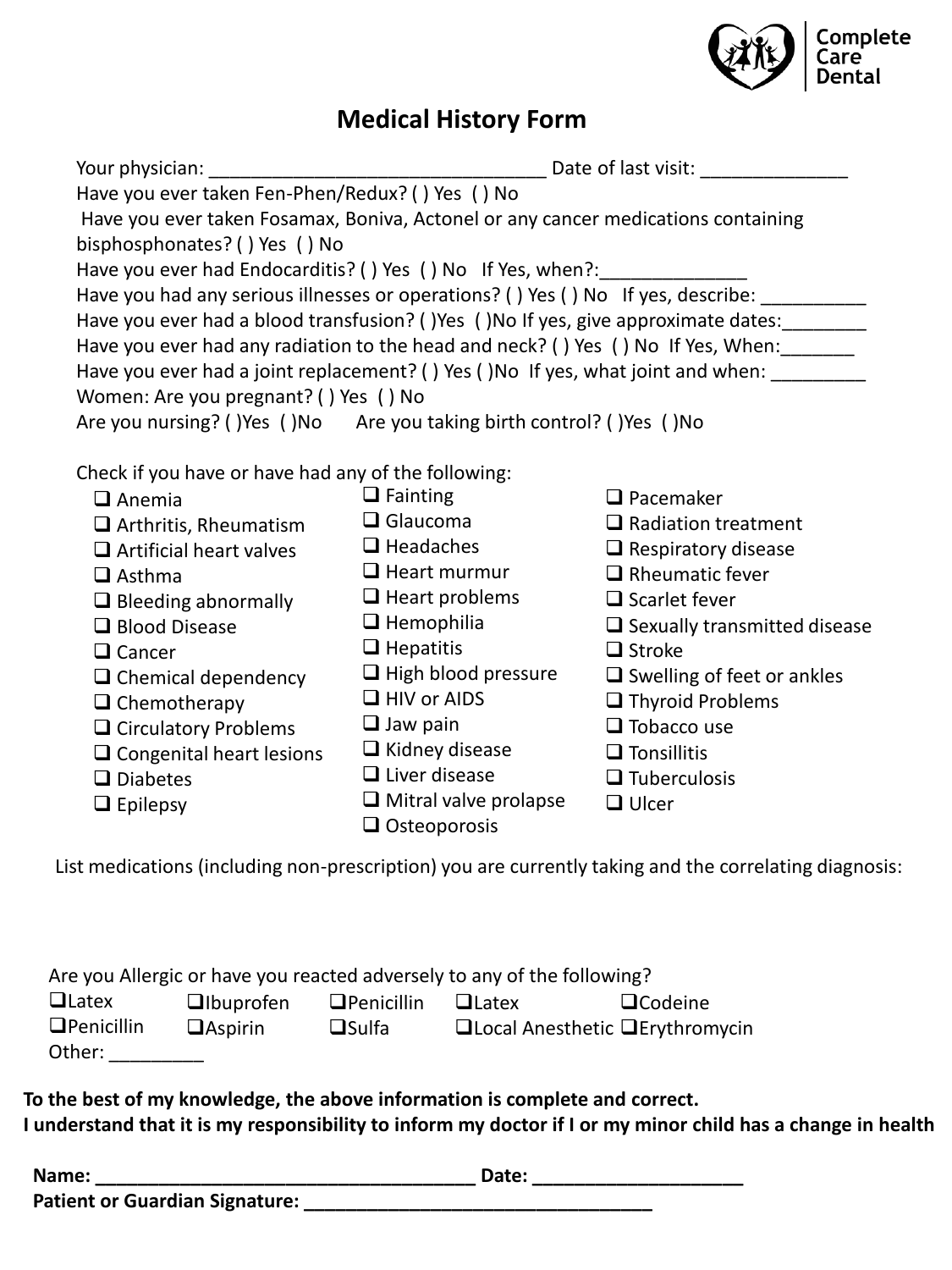

### **Consent for Treatment**

1. I hereby authorize and direct the dentist(s) of Complete Care Dental to perform the following dental treatment or oral surgery procedure(s), if needed, including the use of any necessary or advisable local anesthesia, radiographs, or diagnostic aids:

-Preventative hygiene treatment (prophylaxis), comprehensive exam and application of fluoride - Application of plastic "sealants" to the grooves of the teeth

- Treatment of diseased or injured teeth with endodontic (root canal) therapy if needed. (Detailed consent is provided before said procedure)

- Replacement of missing teeth with dental prosthesis (ie. Implants, bridges, partials, and full dentures).

- Removal (extraction) of one or more teeth. (Detailed consent is provided before said procedure)

- Treatment of diseased or injured oral tissue (hard and/or soft)

-Treatment of malposed (crooked) teeth.

2. I understand that there are risks involved in this treatment, and hereby acknowledge that these risks will be explained to me. I will have an opportunity to ask questions regarding the treatment and the risks, and that I fully understand the same.

3. I will be advised that the success of the dental treatment to be provided will require that the patient and/or parents of the patient to follow post-care instructions of the dentist. I agree that the success of the treatment requires that all post-operative and post-care instructions be followed and that regular office visits as scheduled by my dentist and his auxiliaries must be maintained. 4. I recognize that during the course of treatment unforeseen circumstances may necessitate additional or different procedures from those discussed. I, therefore, authorize and request the performances of any additional procedures that are deemed necessary for desirable oral health and well being, in the professional judgment of the dentist.

5. I agree to the use of local anesthesia and understand that there are possible risks and complications associated with the administration of local anesthesia, and drugs. The most common of these are swelling, bleeding, pain, nausea, vomiting, bruising, tingling and numbness of the lips, gums, face and tongue, allergic reactions, hematoma (swelling or bleeding at or near the injection site), fainting, lip or cheek biting resulting in ulceration and infection of the mucosa. I also understand that there are rare potential risks such as unfavorable reactions to medications in respiratory and cardiovascular collapse (stopping of breathing and heart function) and lack of oxygen to the brain that could result in coma or death. I understand and have been informed of the above risks and complications.

6. I also authorize the doctor to use anonymized photographs, radiographs, other diagnostic materials, and treatment records for the purpose of teaching, research, and scientific publications. 7. I hereby state that I have read and understand this consent, and that all questions about the procedures will be answered in a satisfactory manner; and I understand that I have the right to be provided an answer to the questions which may arise during and after the course of my treatment.

Print Patient's Name **Print Name Communist Parent Occass** Print Name of Parent or Guardian (if applicable)

\_\_\_\_\_\_\_\_\_\_\_\_\_\_\_\_\_\_\_\_\_\_\_\_\_\_\_\_\_\_\_\_\_\_\_\_\_ \_\_\_\_\_\_\_\_\_\_\_\_\_\_\_\_\_\_\_\_\_\_\_\_\_\_\_\_\_\_\_\_\_\_\_\_\_\_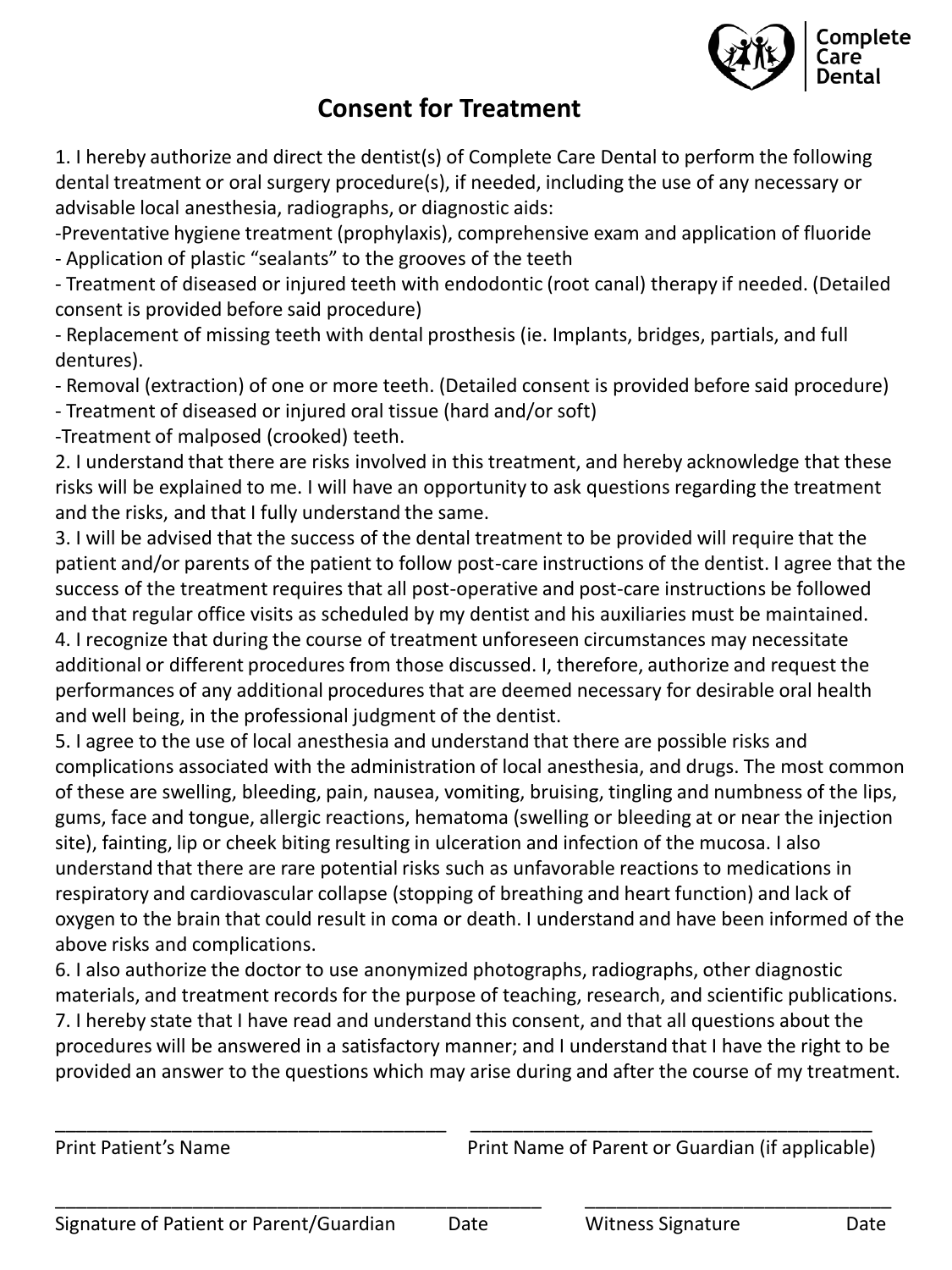# **Notice of Privacy Policy**



#### **THIS NOTICE DESCRIBES HOW HEALTH INFORMATION ABOUT YOU MAY BE USED AND DISCLOSED AND HOW YOU CAN GET ACCESS TO THIS INFORMATION PLEASE REVIEW IT CAREFULLY AND SIGN ON THE LAST PAGE**

The Health Insurance Portability and Accountability Act of 1996 (HIPAA) requires that health providers keep your medical and dental information private. The HIPAA Privacy Rule states that health providers must also post in a clear and prominent location, and provide patients with, a written Notice of Privacy Policy.

The privacy practices described are currently in effect. We reserve the right to change our privacy practices, and the terms of this Notice at any time, provided such changes are permitted by law. If changes are made, a new Notice of Privacy policy will be displayed in our office and provided to patients. You may request a copy of our Notice at any time. Additional information may be obtained from the HIPAA Coordinator listed in our written HIPAA plan.

#### **USES AND DISCLOSURES OF HEALTH INFORMATION**

The following describes how information about you may be used in this dental office: **Treatment Services:** We may use or disclose your health information to all of our staff members, other dentists, your physicians, and/or other health care providers taking care of you.

**Payment and Health Care Operations:** We may use or disclose your health information to obtain payment for services we provide to you, to participate in quality assurance, disease management, training, licensing, and certification programs. Upon your written request, we will not disclose to your health insurer any services paid by you out of pocket.

**Marketing/Fundraising:** We will not use your health information for marketing or fundraising purposes without your written consent. You can opt out of receiving information about our marketing or fundraisers. We will not sell your health information without your explicit authorization.

**Appointment Reminders:** We may use or disclose your health information to provide you with appointment reminders such as voicemail messages, text messages, emails, postcards, or letters. **Legal Requirements:** We may use or disclose your health information when required to do so by law.

**Abuse or Neglect:** If abuse or neglect is reasonably suspected, we may use or disclose your health information to the appropriate governmental authorities.

**National Security:** When required, we may disclose military personnel health information to the Armed Forces. Information may be given to authorized federal offices when required for intelligence and national security activites. Health information for inmates in custody of law enforcement may be provided to correctional institutes.

**Family Members, Friends, and Others Involved in Care:** At your request, we may disclose your health information to a family member or other person if necessary to assist with your treatment and/or payment for services. Based on our judgement and as per 164.522(a) of HIPAA we may disclose your information to these persons in the event of an emergency situation. We also may make information available so that another person may pick up filled prescriptions, medical supplies, records, or x-rays for you. Your information may be disclosed to assist in notifying a family member, caregiver, or personal representative of your location, condition, or death.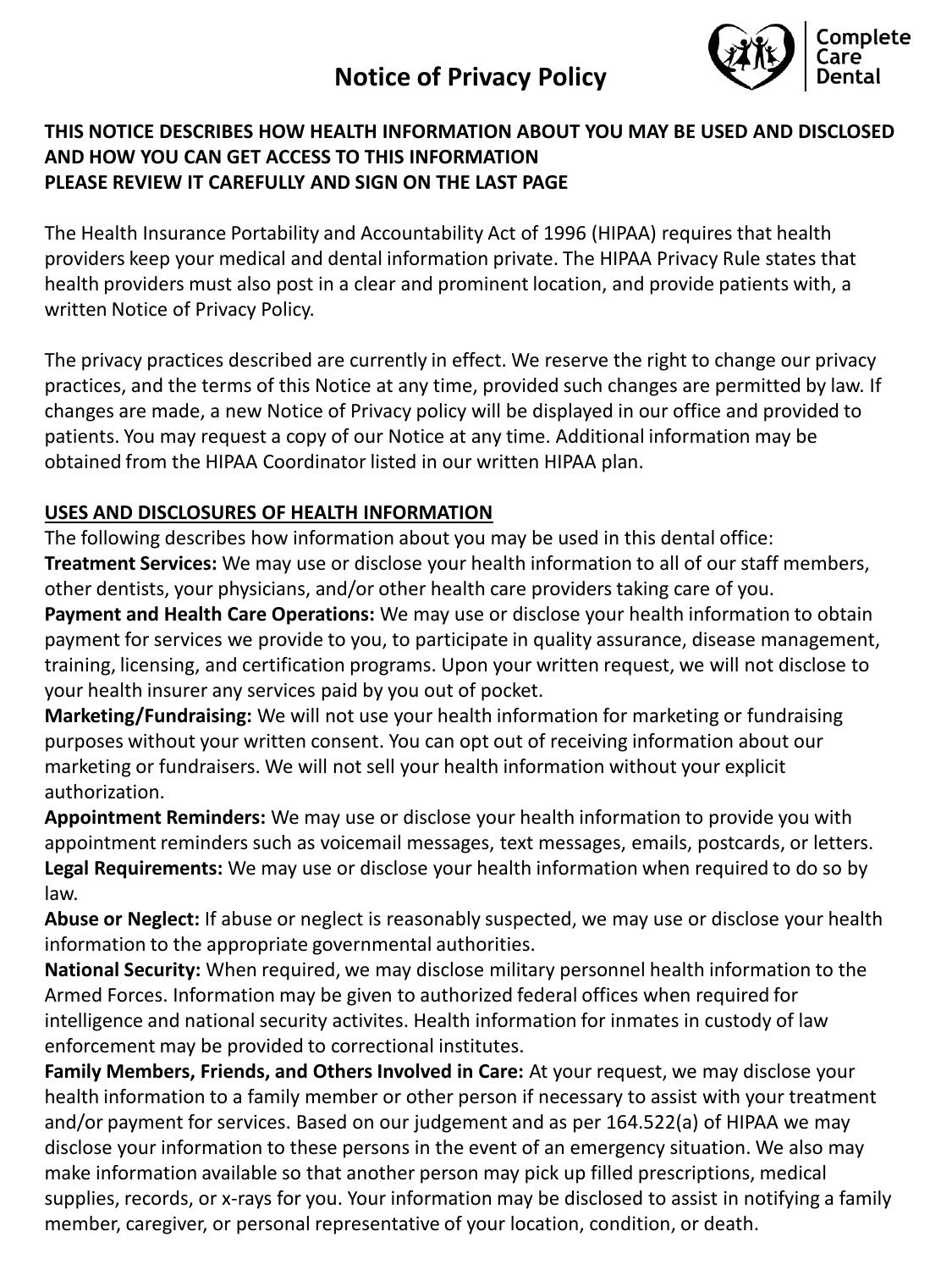# **Notice of Privacy Policy (cont'd)**



• **Business Associates:** Some services in our organization are provided through contacts with business associates. Examples include practice management software representatives, accountants, answering service personnel, etc. When these services are contracted, we may disclose your health information to our business associates so that they can perform the job we have asked them to do and bill you or your third-party payer for services rendered. All of our business associates are required to safeguard your information and to follow HIPAA Privacy Rules.

• **Workers' Compensation:** We may release medical information about you for workers' compensation or similar programs. These programs provide benefits for work-related injuries or illnesses.

• **Research:** We may use or disclose medical information to researchers when an institution's review board or special privacy board has reviewed the proposed study and established protocols to ensure the privacy of the health information used in their research and determined that the researcher does not need to obtain your authorization prior to using your medical information for research purposes.

• **Public Health Activities:** We may use or disclose your health information for public health activities, to include the following: to prevent or control disease, injury, or disability; to report reactions with medications or problems with products, to notify people of recalls of products they may be using; to notify a person who may have been exposed to a disease or who may be at risk for contracting or spreading a disease of condition; to notify the proper government authority if we believe a patient has been the victim of abuse, neglect, or domestic violence (when required by law).

• **Other Authorizations:** In addition to our use of your health information for treatment, payment, or healthcare operations, you may give us written authorization to use your health information or to disclose it to anyone for any purpose. If you give us authorization, you may revoke it at any time. Your revocation will not affect any use or disclosures permitted by your authorization while it was in effect. Unless you give us a written authorization, we cannot use or disclose your health information for any reason except those described in this Notice.

• **Breach Notification:** We will notify you any time your PHI may have been compromised through unauthorized acquisition, use or disclosure.

#### • **PATIENT RIGHTS**

• **Access:** You have the right to look at or get copies of your health information, with limited exceptions. You may request that we provide copies in a format other than photocopies. We will use the format you request unless we cannot practicably do so. You must make a request in writing to obtain access to your health information.

We will charge you a reasonable cost-based fee for expenses such as copies. If you request X-Rays, there will be a fee for any copies of films. You are not entitled to originals, only copies. Postage will be added if copies are to be mailed. If you prefer, we will prepare a summary or an explanation of your health information for a fee. Details of all fees are available from the HIPAA Coordinator.

• **Accounting of Disclosures:** You have the right to receive a list of instances in which we or our business associates disclosed your health information for purposes, other than treatment, payment, healthcare operations and certain other activities, for the last 6 years. If you request this accounting more than once in a 12-month period, we may charge you a reasonable, cost-based fee for responding to these additional requests.

• **Restriction:** You have the right to request that we place additional restrictions on our use or disclosure of your health information. We will keep your information confidential from your health plans if you pay cash, at your request. In some instances, we may not be required to agree to these additional restrictions, but if we do, we will abide by our agreement (except in an emergency).

• **Alternative Communication:** You have the right to request that we communicate with you about your health information by alternative means or to alternative locations. (You must make your request in writing.) Your request must specify the alternative means or location, and provide satisfactory explanation how payments will be handled under the alternative means or location you request.

• **Amendment:** You have the right to request that we amend your health information. (Your request must be in writing, and must explain the reason for the amendment.) We may deny your request under certain circumstances.